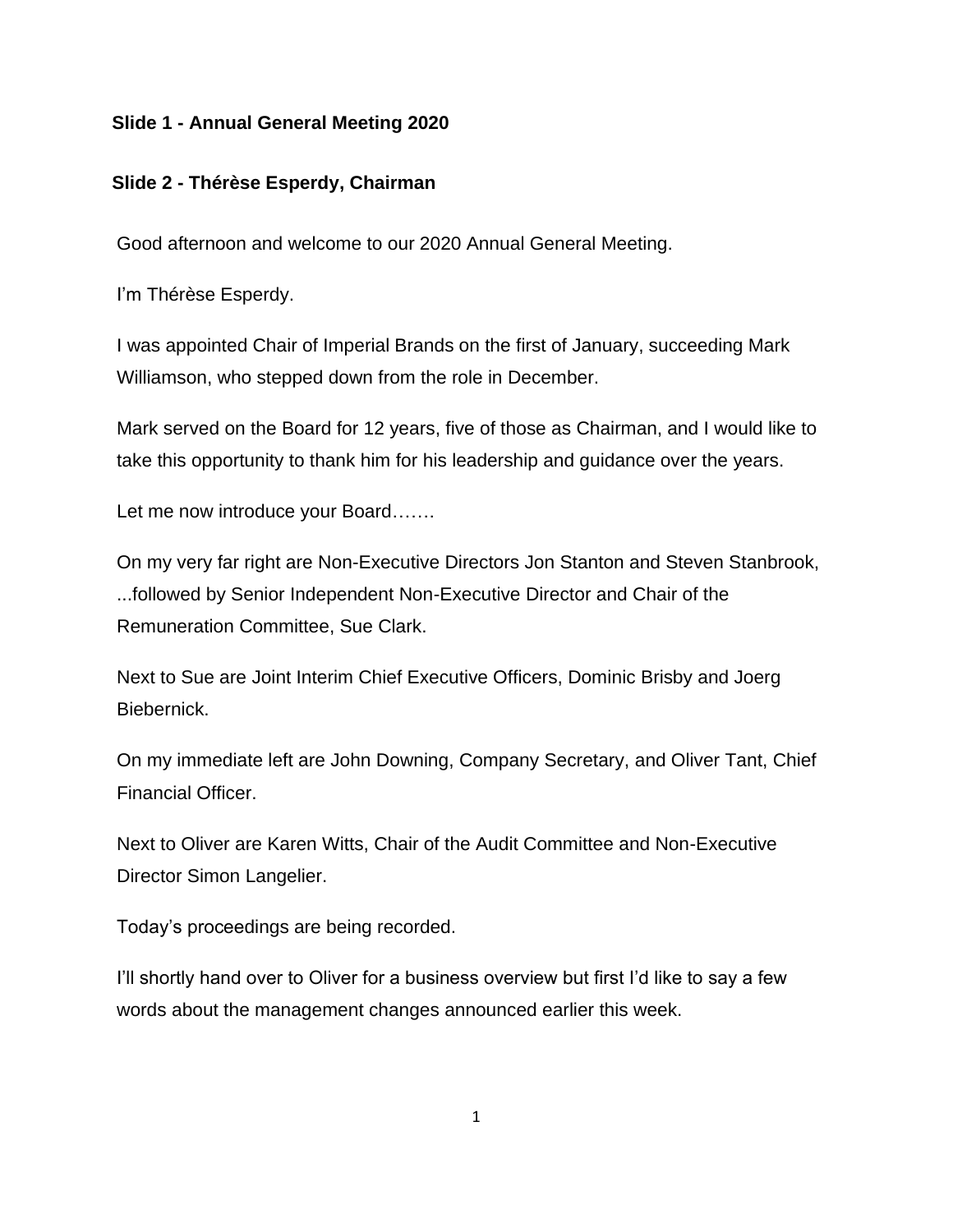Back in October, former Chief Executive Alison Cooper and the Board agreed that she would step down as CEO once a suitable successor was found.

On Monday we were pleased to announce that Stefan Bomhard, currently CEO at Inchcape, would take over as Imperial's CEO, and as a result, Alison has now left the business, along with Chief Development Officer Matthew Phillips.

On behalf of the Board, I'd like to thank them for the significant contributions they made during their 20 years with us.

Stefan will be a great addition to Imperial.

He has significant experience across multiple consumer sectors and within large multinational organisations, particularly in brand building and consumer-led sales and marketing.

He has also demonstrated strong strategic and operational leadership and has developed a track record of delivering successful transformational change during his tenure at Inchcape.

Stefan is unable to immediately join us, which is why we have appointed Dominic and Joerg as Joint Interim CEOs.

Dominic and Joerg are the divisional directors responsible for our global tobacco and NGP sales and marketing activities.

They have a wealth of experience and are fully focused on strengthening performance until Stefan arrives.

I'll now hand over to Oliver to take you through our 2019 performance.

# **Slide 3 - Oliver Tant, Chief Financial Officer**

#### **Oliver Tant**

Thanks, Thérèse.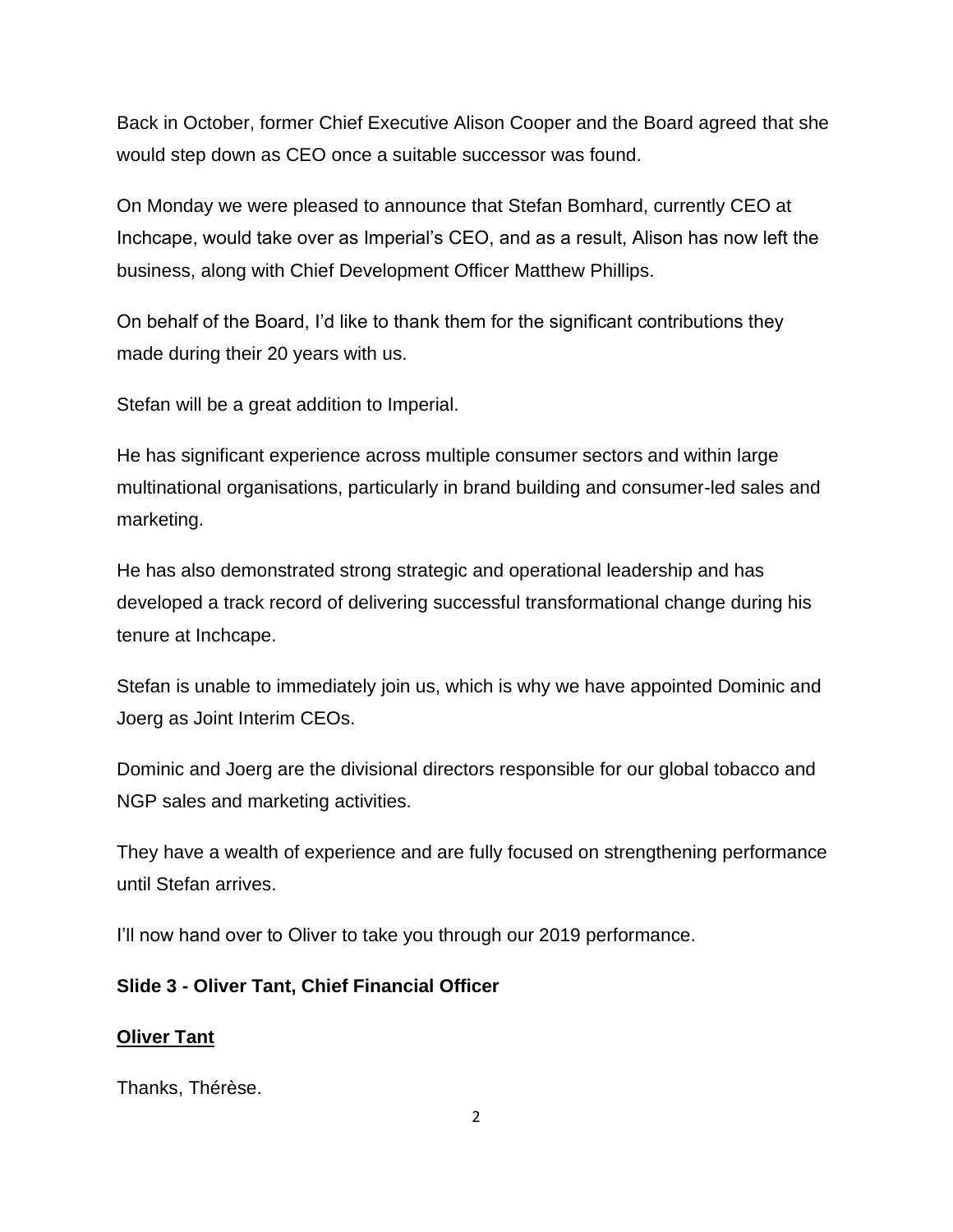#### **Slide 4 - 2019 Performance Overview**

In 2019 we remained focused on driving the performance of our tobacco business, while expanding our Next Generation Products (NGP) operations.

We achieved success in a number of areas, including further revenue and profit growth in tobacco and revenue growth in NGP.

However, overall Group results fell short of our expectations due to a challenging NGP market in the USA and lower than anticipated profit delivery in our Africa, Asia and Australasia division.

We are focused on enhancing our delivery to drive a better performance going forward.

#### **Slide 5 - Summary Financials**

This slide provides an overview of our financial performance.

Although below our expectations, NGP revenues grew 48 per cent and we continue to believe that NGP offers a significant opportunity to deliver additive growth.

Tobacco net revenue was up 1.1 per cent, while total adjusted operating profit declined 2.4 per cent, impacted by higher investment in NGP.

Earnings per share declined 1.6 per cent and cash conversion was strong at 95 per cent.

Let's now look at our tobacco and NGP results in a bit more detail.

#### **Slide 6 - Tobacco Maximisation**

We have a robust tobacco value creation model that will continue to grow profit and cash in the years ahead.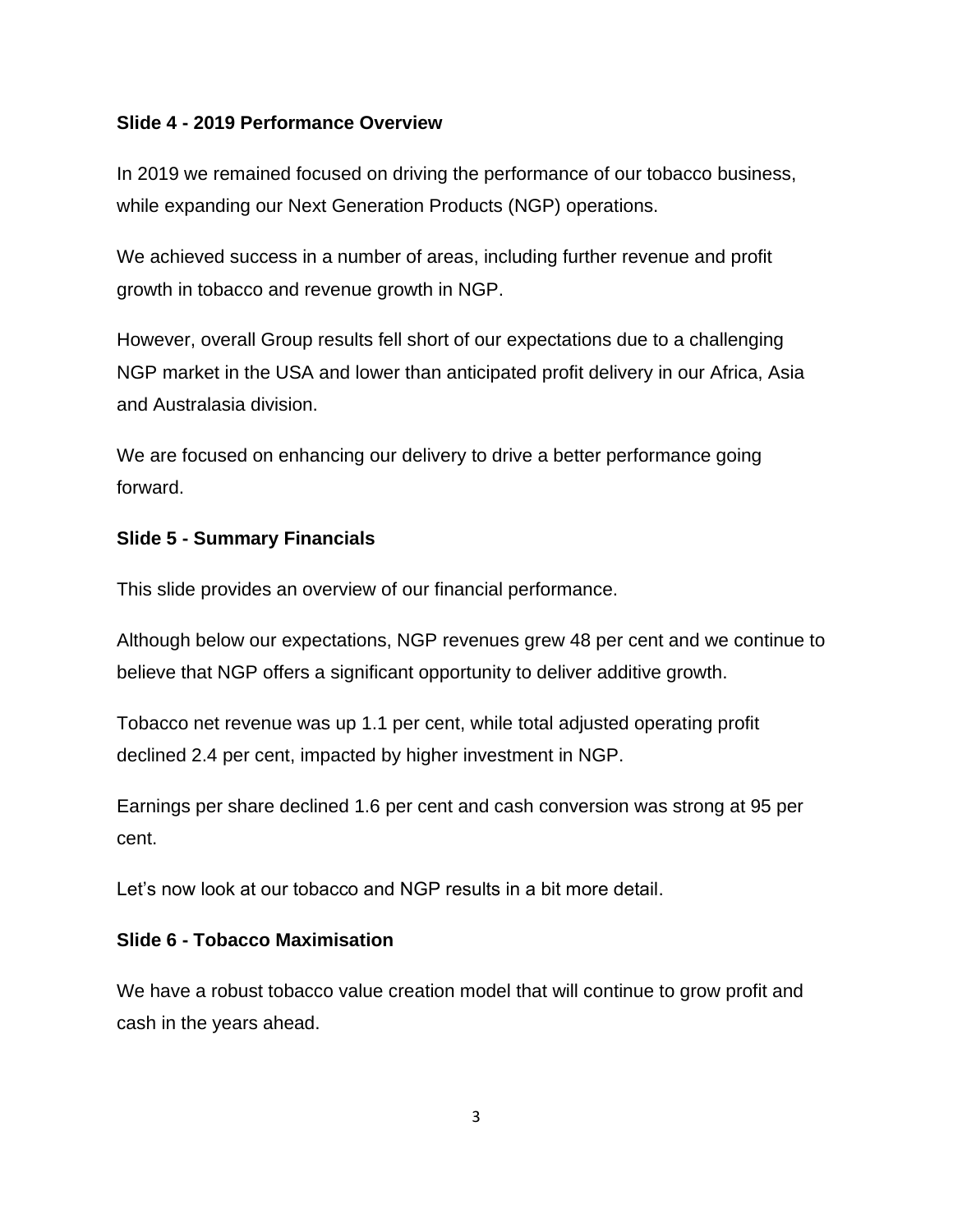We gained share in six of our 10 priority markets and grew net revenue from our Asset Brands by 4 per cent.

These are the most important brands in our portfolio and account for 66 per cent of our tobacco and NGP net revenue.

Good results in the Americas and Europe more than offset tough trading in the triple A division, caused largely by volume declines in the Middle East and the timing of an excise windfall in Australia.

Tobacco continues to produce high margin sales growth and Imperial will continue to focus on maximising opportunities for its Asset Brands in priority markets.

# **Slide 7 - Next Generation Products**

Growth in our NGP business was led by our vapour brand *my*blu, which has established leading retail share positions in Europe and Japan.

We also delivered a successful city pilot of our heated tobacco product Pulze in Japan and launched oral nicotine products in several European markets.

Overall, however, our investment in the vapour category did not yield the kind of returns we expected.

A number of factors impacted our results - an increasingly competitive environment, regulatory uncertainty in the USA and slower growth in Europe.

It's also clear that we need to improve our performance, and learnings from 2019 have helped adapt our approach and reshape our investment for 2020.

# **Slide 8 - Sustainability Strategy**

Our sustainability strategy is central to our growth aspirations and continues to support the business by enabling growth and creating value.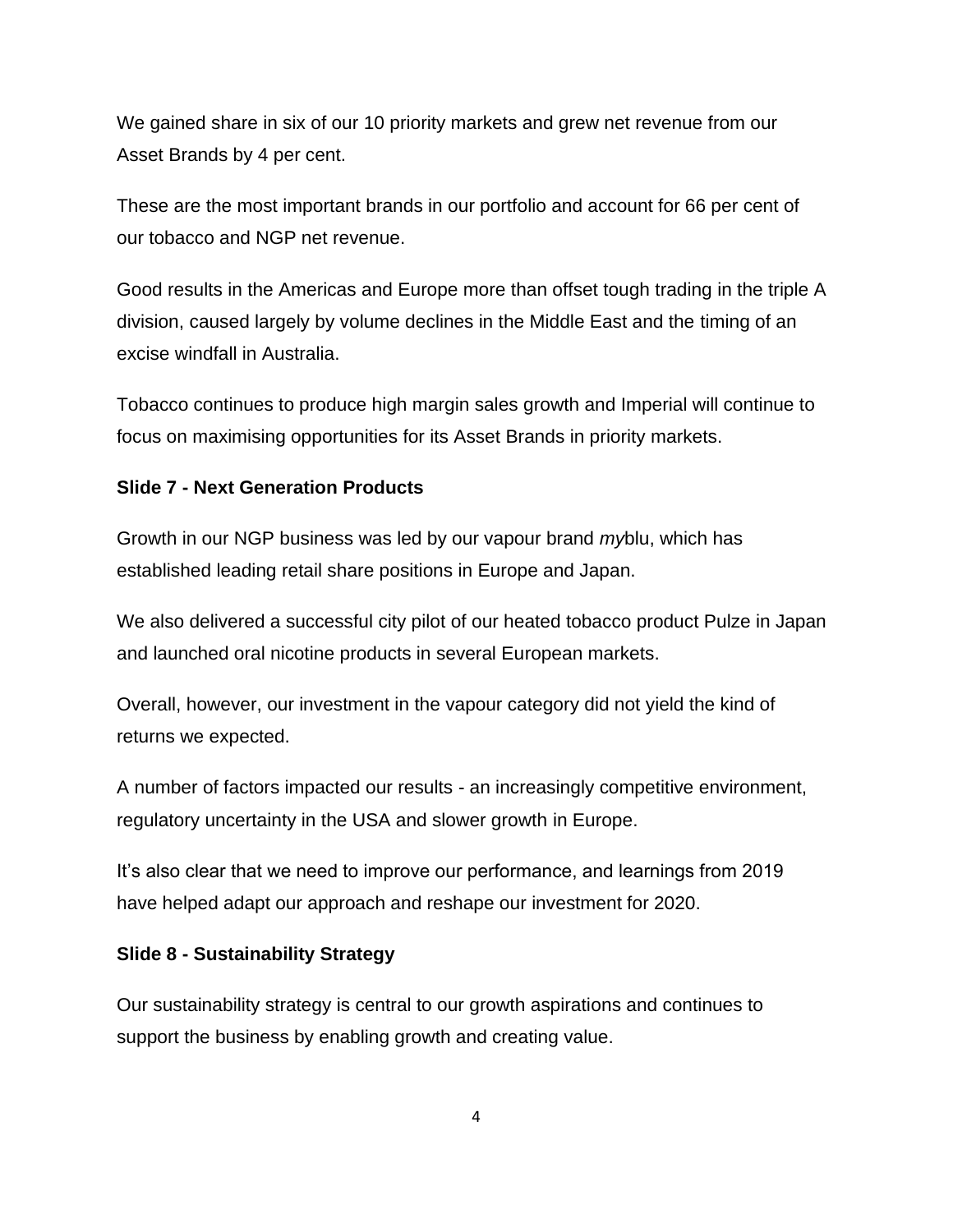The strategy focuses on three core areas: maintaining a sustainable supply of tobacco, developing potentially less harmful NGPs and behaving responsibly at all times.

These three pillars define the approach we take to addressing our environmental, social and governance responsibilities.

These are wide-ranging and include farmer livelihoods and welfare, climate and energy, human rights and health and safety.

# **Slide 9 - Stakeholder Panel**

Last May, we convened an independently facilitated panel of stakeholders to review our strategy and ESG focus areas.

The panel included 14 stakeholder representatives from investors, employees, consumers, media, retailers and suppliers.

Overall, the panel felt that we are making good progress in delivering against our sustainability agenda and a report summarising the feedback we received is available on our website.

# **Slide 10 - 2020 Outlook**

Looking at the outlook for 2020…tobacco will continue to be resilient, delivering modest revenue growth, high margins and strong cash flows.

Vapour remains challenging, particularly in the US where the FDA's flavour ban which comes into force tomorrow - will result in inventory write downs.

Given the volatility in the vapour category, the Board has implemented a further cost savings programme to address the short-term uncertainties.

More information on this and the wider performance of the business is included in a trading update issued earlier today; copies are available at the back of the room.